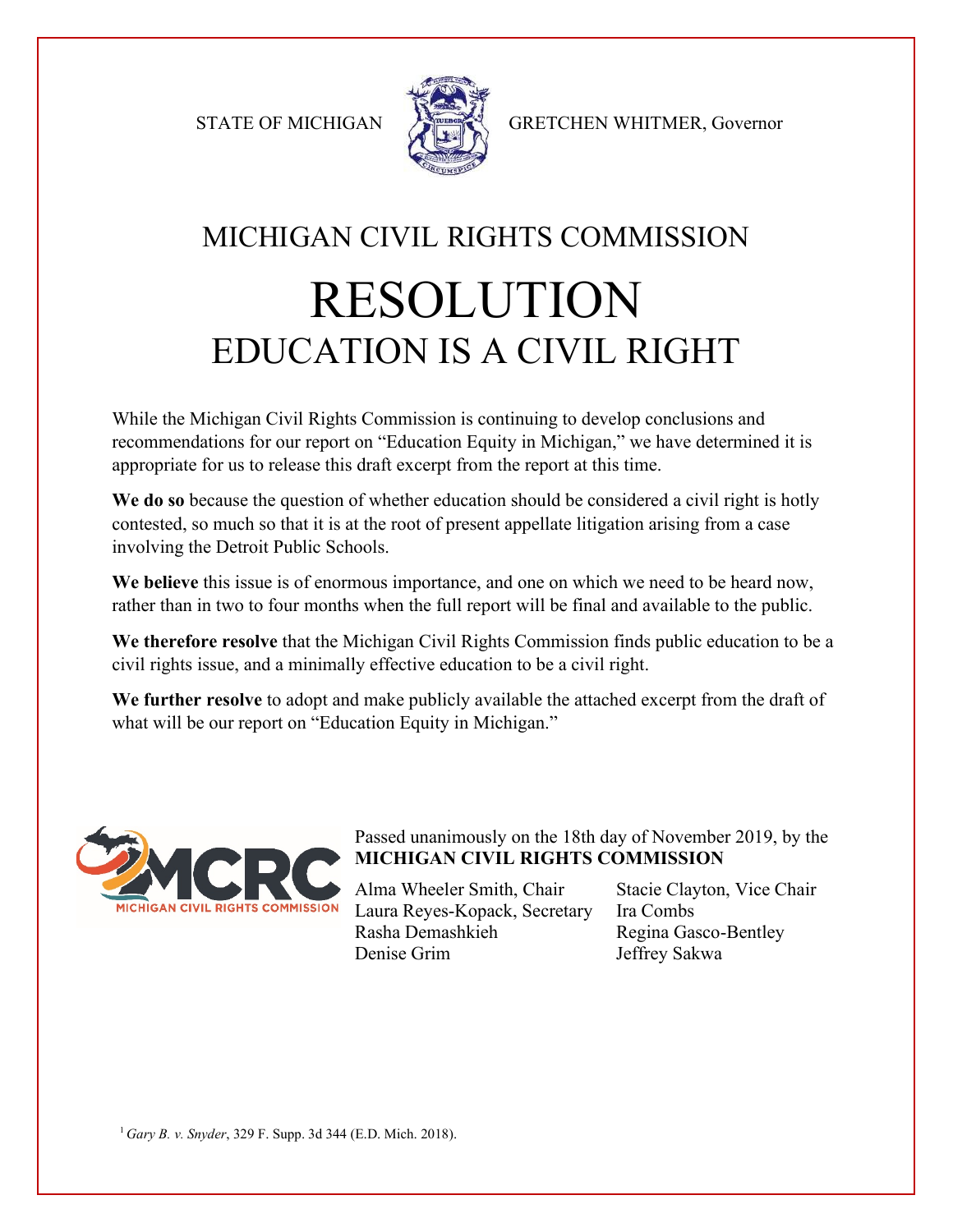Excerpt from *Education Equity in Michigan*, adopted by the Michigan Civil Rights Commission on the 18th day of November 2019

## **EDUCATION IS A CIVIL RIGHT**

## **Our View**

This Commission agrees with the Detroit School Children who brought the lawsuit discussed in the next section, Gary B. v. Snyder.1 As a state and a nation, we recognize that EVERY student needs a basic education to prepare them for the possibility of being successful and productive members of society. This unquestionably includes at its core the opportunity to attain literacy.

In fact, our nation was born on the idea that all Americans are endowed with "self-evident" and "unalienable" rights, including in particular the rights to "life, liberty and the pursuit of happiness." Our governments are instituted with the specific purpose "to secure these rights." It is this spirit with which our constitution and laws must be read. The benefits bestowed by government must provide ALL with an EQUAL opportunity in this pursuit. It has been recognized throughout our nation's history that every child has the right to an adequate education – one that equips that child to be a fully functioning, productive member of society. Although the U.S. Supreme Court has not recognized an explicit right to a public education, it has left the door open, at least with respect to the right to a minimally adequate education.

It is for this reason that we mandate education. We recognize it as a vital state interest. In Michigan a parent may elect not to send their child to school, but that parent cannot then fail to provide the child with an adequate education. We thereby recognize not only that education is a fundamental right held by every child, we also assert that the standard we dictate parents who home school must meet is the very minimum that we are obligated to provide in our public schools.

An adequate education, we have declared, is a universal right possessed by every child. Providing one is a mandated responsibility of every parent, and we have provided public schools to make this possible. We cannot allow our schools to fail to meet this responsibility.

An adequate education is a civil right and it belongs to every child among us.

Moreover, even if the courts determine the right to an education is not itself a fundamental "civil right" on its own, an equal educational opportunity remains a civil rights issue. Because it is being mandated and provided by state government, the educational opportunity we provide must be made equally available to all children.

And each child's right is not merely to be treated the same as every other child. The right is to an adequate education, it is a right to equal opportunity. A student whose parent(s) are working multiple jobs might need additional help learning multiplication tables, while one who has a parent that helps them with homework every night may not. A class of students in a community of poverty may need to be provided with breakfast in order to be able to learn,

<sup>1</sup>*Gary B. v. Snyder*, 329 F. Supp. 3d 344 (E.D. Mich. 2018).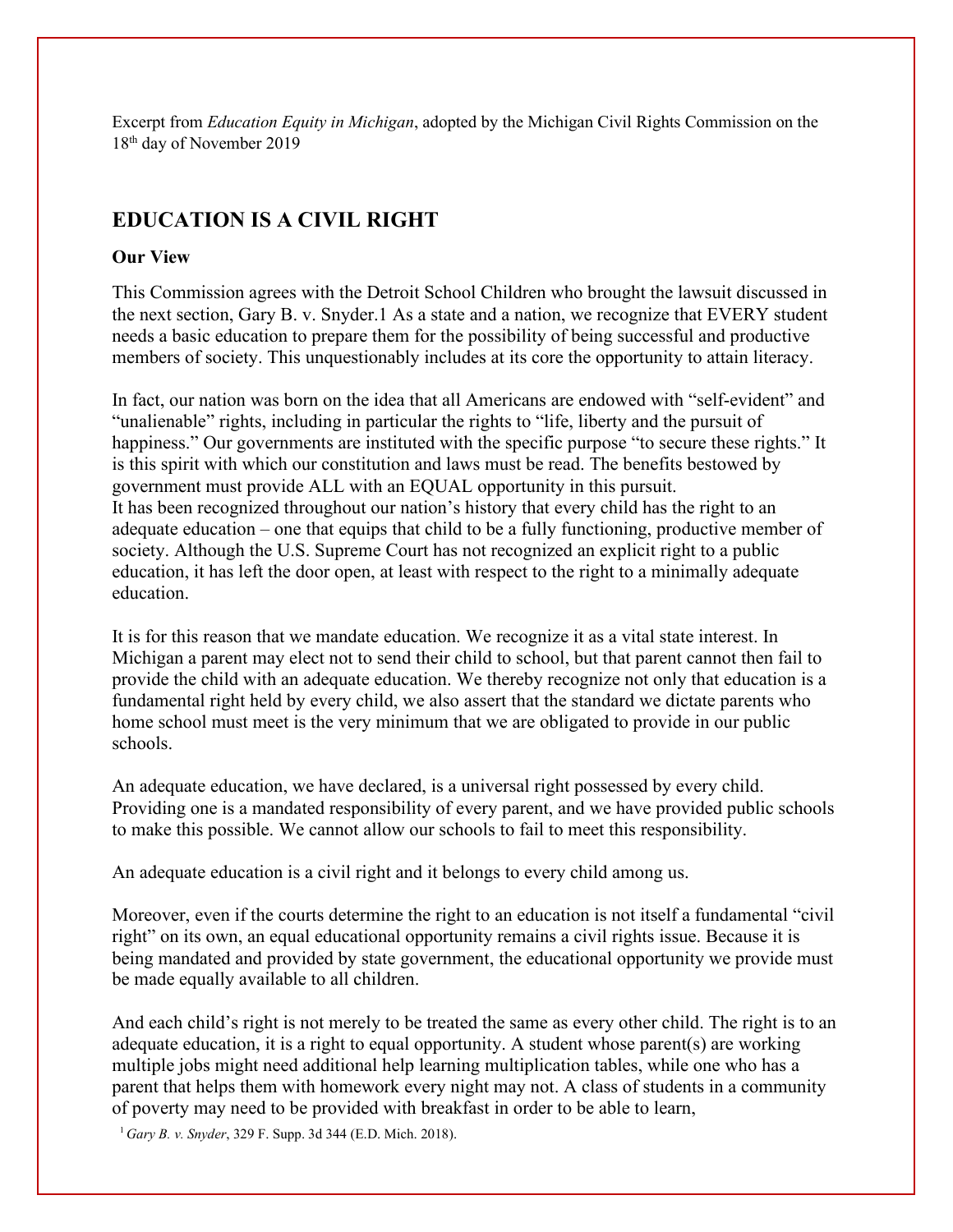while an affluent district's students would not. Providing every child with an equal opportunity to learn is not achieved by equally giving the same granola bar to all students, it requires an equitable approach of giving a balanced meal to those who need it.

We must recognize that every child comes from a different background. While we cannot level the playing field where backgrounds and demographics are concerned, we can better utilize our resources to level the playing field in the schools. This starts with providing children of color in impoverished neighborhoods curriculums and programs that address their cultural and language needs, teachers who look like them, and resources sufficient to address their

individual needs. Similarly, local schools need additional resources to educate children with special needs, and children from migrant families. These students are not being properly served today, and this unequal significantly reduces their odds of economic success and preventing them from breaking the cycle of poverty.

And perhaps most important: We can no longer pretend that providing an adequate education is solely the responsibility of local governments. By doing so we have created an education structure in Michigan that all but guarantees the continuing provision of separate and unequal educational opportunities.

We have inherited and continue to perpetuate a state school system that is really nothing but a conglomerate of individual educational fiefdoms. As we saw in Flint and described in our report, we define these local school systems using the same self-created boundaries that we have used to amass and protect individual wealth and opportunity. These boundaries may not have always been intended for students to have access to unequal resources and opportunities, but this endresult is undeniable.

Michigan has long recognized that educating of all its students is a compelling state interest. Like this Civil Rights Commission, the State Board of Education is created by our Constitution. The Constitution also provides that "The legislature shall maintain and support a system of free public elementary and secondary schools as defined by law. Every school district shall provide for the education of its pupils without discrimination as to religion, creed, race, color or national origin."

We do not suggest this Constitutional provision was intended to create unequal education opportunity. To the contrary, we believe the intent was clear, the legislature to be responsible for maintaining a system that serves the State's vital interest, and the system cannot discriminate. However, the words have been interpreted more literally to shift the burden so that systemic discrimination is no longer the state's concern, and only the local districts are prohibited from discriminatory policies. Even if this were the intent of the framers, we do not believe the State can avoid its own responsibilities for a system it creates simply by passing the buck to local institutions that do not have the ability to address statewide inequalities and the discrimination that causes them.

Similarly, we do not believe the legislative language in the Elliott Larsen Civil Rights Act absolves the State from its duty to equally protect the rights of all students in the State's system.